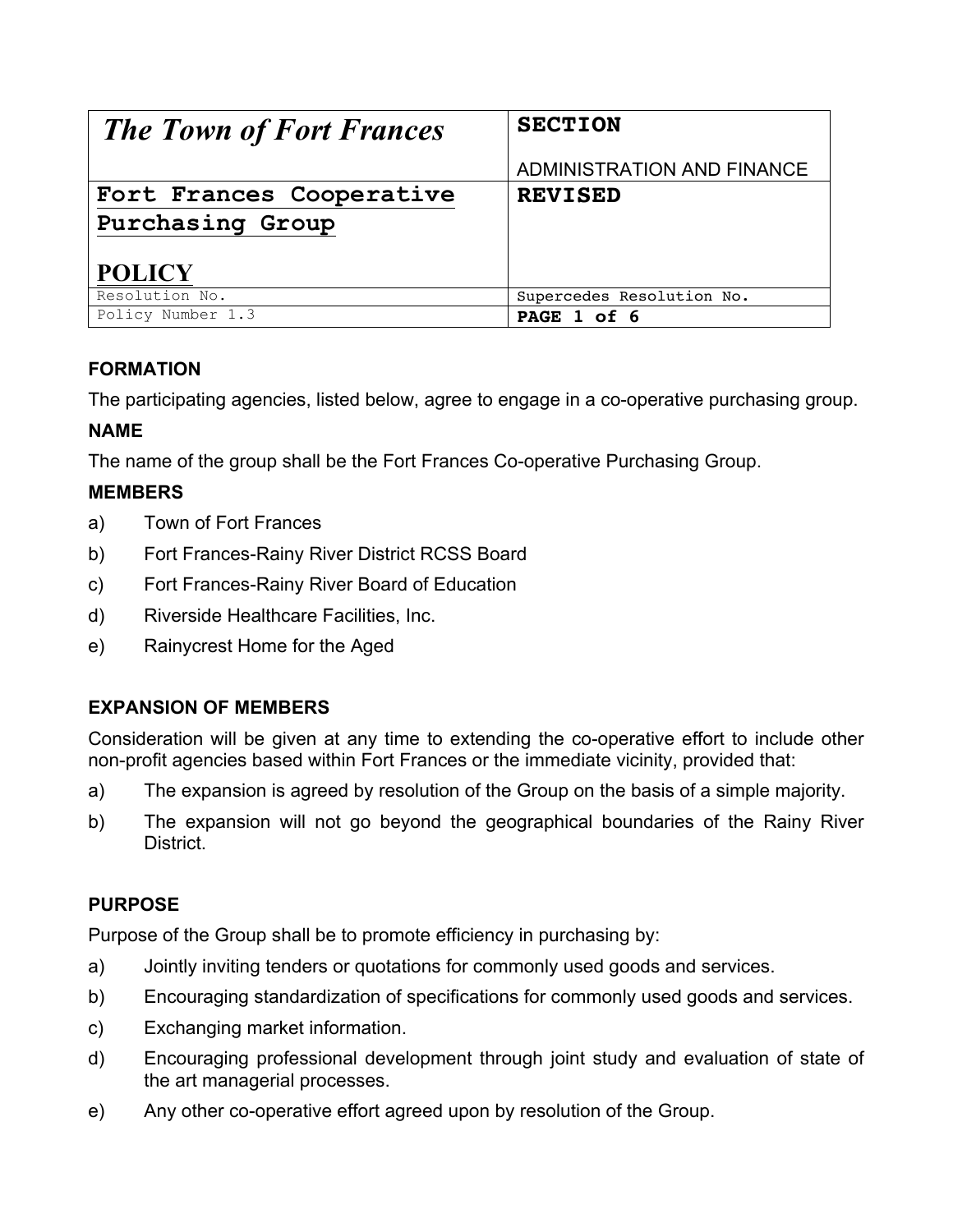## **ELECTED OFFICERS**

Officers of the Group shall be a Chairperson, a Vice-Chairperson and a Recording Secretary, to be elected from among the membership for a one (1) year term. The election to be held at the regularly scheduled meeting in December with newly elected officers to take office the following January. It is the intent that the Vice-Chairperson rotates to the Chairperson's position in the second year, subject to the individual remaining as an officer of the Group.

The duties shall be:

- a) The Chairperson shall preside at meetings of the Group; shall have the right to call such meetings; shall act as the procedural officer for the transaction of business; shall be empowered to conduct correspondence on behalf of the Group; and may appoint such committees, etc. as are considered necessary in consultation with the Vice-Chairperson.
- b) The Vice-Chair shall assist the Chairperson in furthering the policy and administration of the Group and shall assume the duties of, and act for, the Chairperson at any function or for any business, in the event of the Chairperson's inability to perform the duties of the position.
- c) The Recording Secretary shall, jointly with the Chairperson of the Group issue notices of the meetings, listing the place, the time and as fully as possible, the business to be transacted; shall keep the Minutes of the meetings, shall distribute such Minutes as soon as possible; and shall, at the direction of the Chairperson, attend to the correspondence exclusive of tender calls/quotations.

#### **MEETING PLACE**

A permanent meeting place for the Group shall not be established, it being the intent that members act as the hosts for meetings of the Group, either in rotation or as convenient.

#### **MEETINGS**

Meetings of the Group shall be held at least quarterly or more often as the Group members collectively shall decide.

#### **PRINCIPLES**

To carry out the aims and objectives of the group it shall be understood that a major function will be co-operative purchasing as a means of reducing costs of goods and services by permitting purchasing in larger volumes and at lower prices; and by avoiding possible duplication of effort.

The following terms shall apply to the Group's programme for co-operative purchasing ventures:

a) Only those goods and services that lend themselves to cost reduction because of volume and/or methods will be considered.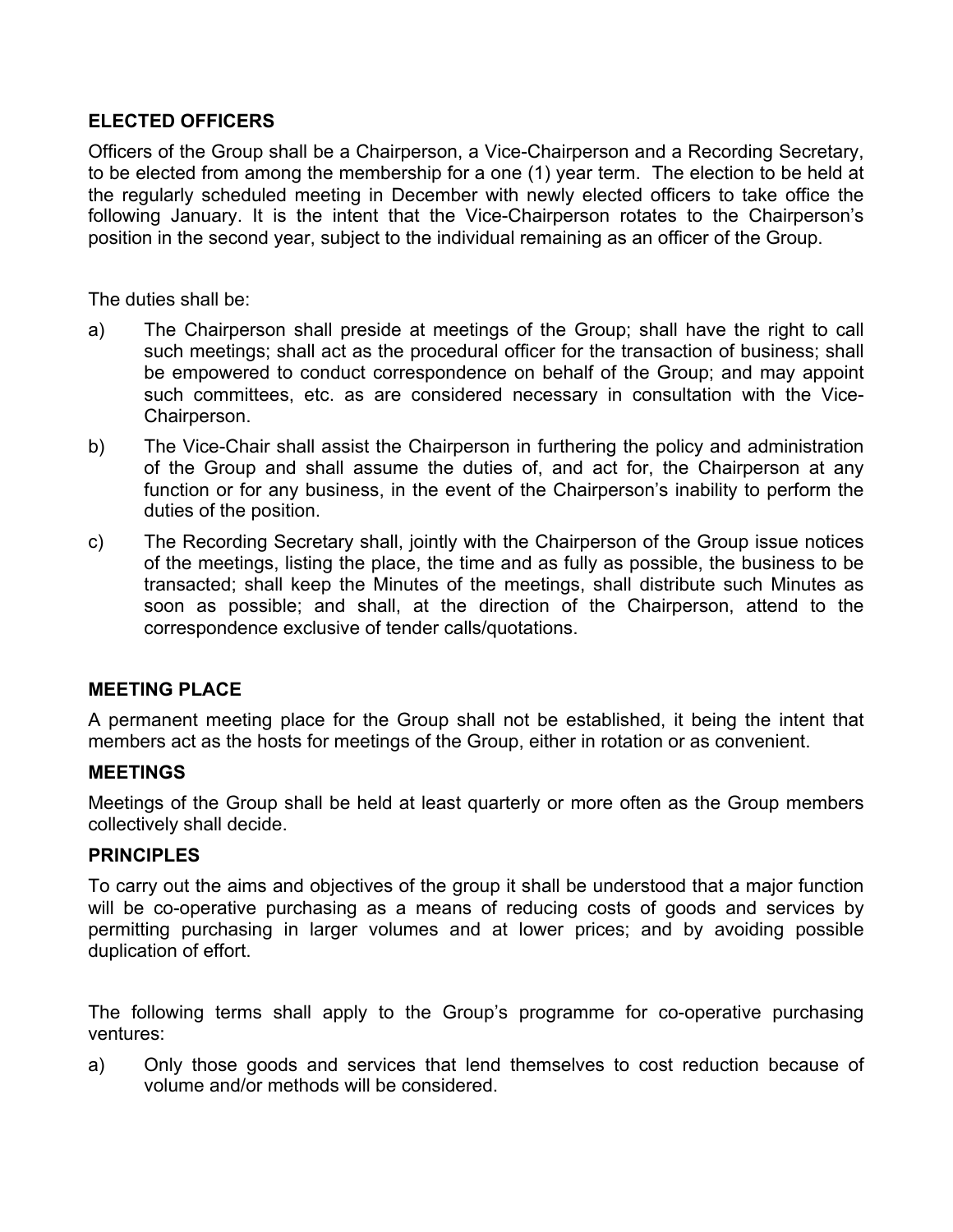- b) It is understood that the interests of the representative's agency will at all times govern an individual decision whether or not to take part in a particular tender.
- c) No one member of the Group shall be responsible for tendering and it will be expected that all participants will take a turn in preparing outgoing tenders.
- d) The specific policy governing purchases utilizing this group shall be as attached.
- e) Co-operative tenders shall be opened publicly by the Group representatives participating in the tender meeting together.
- f) The control of ordering, receiving and paying for co-operatively tendered items will remain the responsibility of the individual agency for its portion of the co-operative tender total.
- g) Members who do not wish to participate in a tender call will, whenever possible, so signify and ask that the Recording Secretary note the fact in the Minutes.
- h) All participating members may opt out of the tender prior to calling the tender and secondly, subsequent to an analysis of the eligible bids. Members shall ratify/reject the recommendation of the Group within thirty (30) calendar days subsequent to receipt of the information from the Group.

### **CONCLUSION**

Group membership shall, at all times, be recognized as being entirely voluntary in nature but beneficial in practice for achieving savings and efficiency in the best interests of purchasing for the participating agencies.

#### **SIGNING AUTHORITIES**

Town of Fort Frances, Fort Frances-Rainy River District Roman Catholic Separate School Board, Riverside Healthcare Facilities, Inc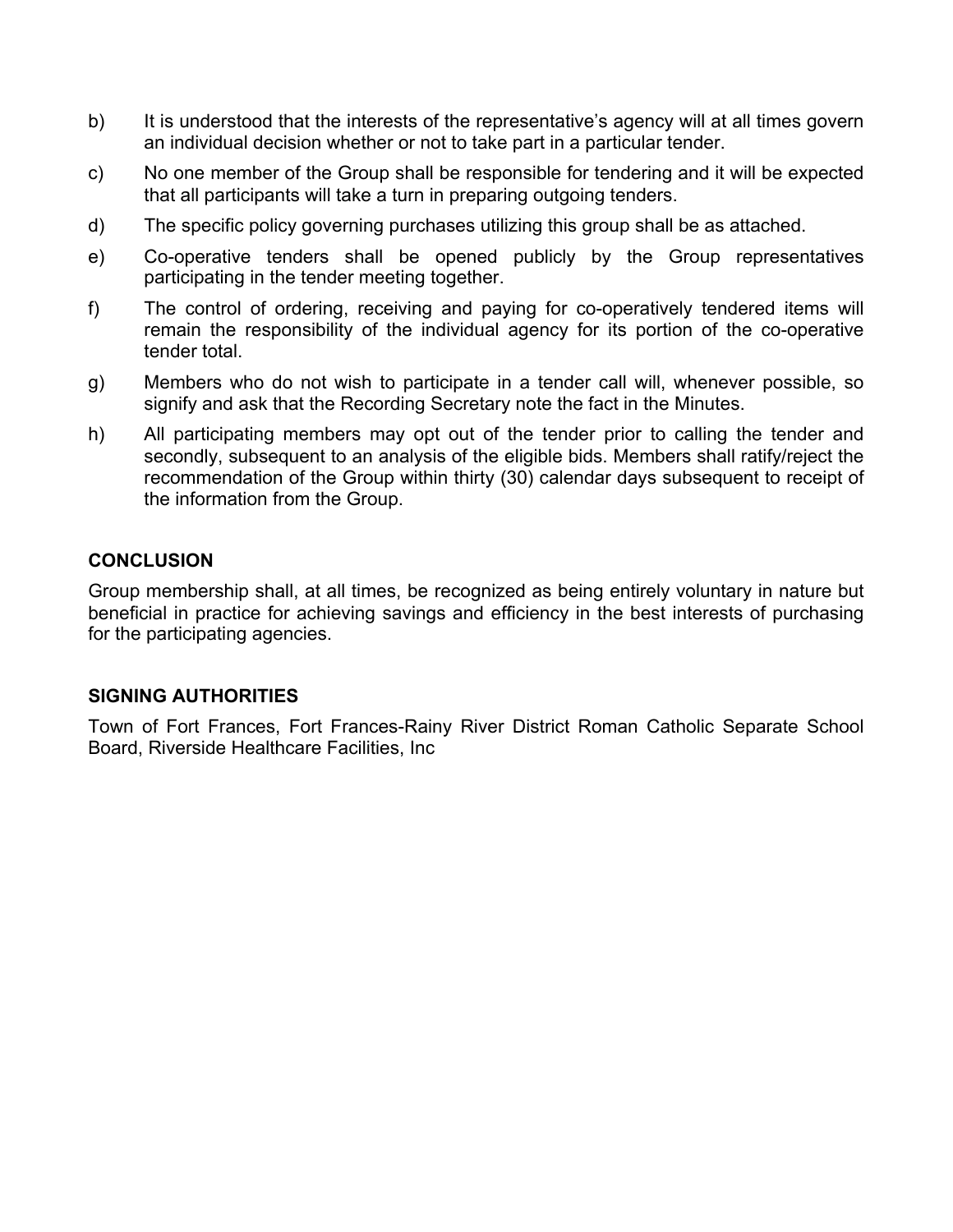### **FORT FRANCES CO-OPERATIVE PURCHASING GROUP CONDITIONS OF CONTRACT AND INSTRUCTIONS TO TENDERER**

- a) Please bid net prices at which you agree to furnish any or all of the following items, delivered and unloaded at destination noted below. Offers must be made on this form and signed in full. Prices must be based on our units. OFFERS RECEIVED AFTER THE CLOSING Tfl4E WILL BE RETURNED UNOPENED.
- b) Tenders shall be submitted in the enclosed envelope (sealed) bearing the name of the Tenderer.
- c) Each participating Agency will enter into a separate agreement with the successful bidder based on these terms and conditions, detailing procurement method, delivery locations, schedules and payment arrangements.
- d) All tender documents shall be fully filled out and signed by the appropriate responsible officer to the Tenderer's organization. Failure to do so may result in disqualification of your proposal.
- e) No oral, telephone or facsimile submissions will be considered.
- f) Tenders will be opened publicly. Lowest or any tender not necessarily accepted. The Participating Agencies reserve the right to reject any or all bids, to waive irregularities and informalities therein, and to award the contract in the best interest of the Participating Agencies in its sole and unfettered discretion.
- g) Any quantities indicated are estimates only and the participating Agencies are merely providing a usage pattern established over the past year. The quantities are furnished without any liability to the participating Agencies.
- h) Offers to remain valid for a period of sixty (60) days from the closing date of tender.
- i) The conditions listed on each participating Agencies' Purchase Order shall form part of the contract.
- j) Any terms or conditions, which cannot be fulfilled, are to be clearly outlined on Tenderer's letterhead and enclosed with the tender.
- k) Each participating Agency will schedule their delivery and packaging requirements, which may be on an individual basis.
- l) All deliveries are to be F.O.B. the various Agencies. Each Tenderer shall examine all receiving areas to satisfy them that the delivery requirements are fully understood and reflected in the prices quoted.
- m) All prices quoted to include duty and exclusive of Goods and Services Tax and Provincial Sales Tax. Goods and Services Tax and Provincial Sales Tax will be added as applicable at time of purchase.
- n) Tenderer must submit individual prices on the attached Cost Analysis Sheets. The Cooperative reserves the right to award this contract in whole or in part.
- o) Bids will be considered on alternatives, which offer cost savings providing full details are outlined on Tenderer letterhead and samples are provided upon request.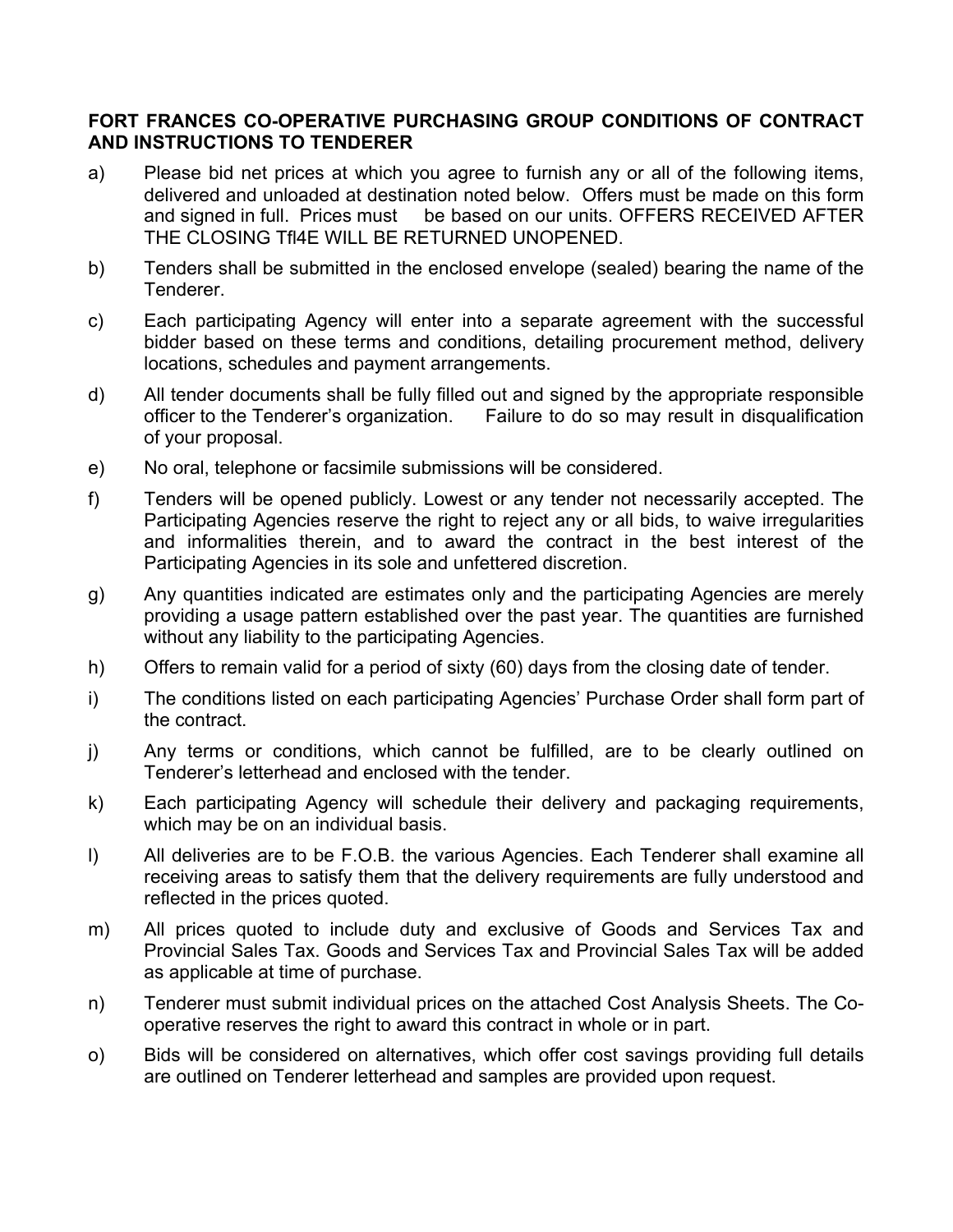- p) The Participation Agency (as a group) reserves the right to negotiate minor changes or variations to this tender with the successful vendor without recalling the tender.
- q) The Participating Agency (as a group) reserves the right to terminate the contract on thirty (30) days written notice.
- r) If, at any time during the period covered by this contract, seller should sell or offer for sale to any other customer, an equal or less quantity of similar product of like or better grade and quality at a lower net price of prices than provided herein, seller hereby agrees to notify the Participating Agencies and to sell said product(s) at the lower price(s) on all deliveries made hereunder during the period in which such lower price(s) is effective.
- s) Unit prices shall be the same for Participating Agencies during contract period.
- t) Successful vendor must contact each of the Participating Agencies where additional information or interpretation of an order is required. When an out-of-stock situation occurs and delivery within the established time schedule cannot be accomplished, successful vendor will take all possible action to provide out-of-stock items with a minimum delay.
- u) The successful vendor shall be responsible for any and all damages or claims for damages which may be caused by the acts or omissions of himself/herself or his/her employees or his/her agents, and shall indemnify and save harmless each of the Participating Agencies against all claims and respect thereof.
- v) The successful vendor will not, without the written consent of the said Purchasing Group, make any assignment or subcontract for the provisions of any product hereby tendered on.
- w) The successful vendor must supply the name(s) of contact personnel within the firm who will handle the Participating Agencies account.
- x) Each release order must be invoiced separately showing the purchase order number and shipping information and mailed to the said Agencies Accounts Payable Department.
- y) The purchaser reserves the right to reject and return goods to the vendor, at vendors' expense, if not in accordance with all the details shown on the Purchase Order.
- z) In an effort to reduce environmental waste, quotations are invited on all commodities where products are manufactured using recycled materials. Purchases may be made where pricing is favourable.

Bidders who are offering recycled products for consideration must certify actual content of recovered materials as a percentage of the total content.

Bidders must also provide a breakdown of the recycled content as a percentage of post consumer waste and or post commercial waste. Post consumer waste being that which has been used by the consumer and collected by recycling programs, and post commercial waste which has been generated in manufacturing, etc. i.e.: PRODUCT POST CONSUMER + POST COMMERCIAL = % of total content.

za) Participating agencies, individually or collectively, may withdraw from the tender, completely, subsequent to the opening of the bids.